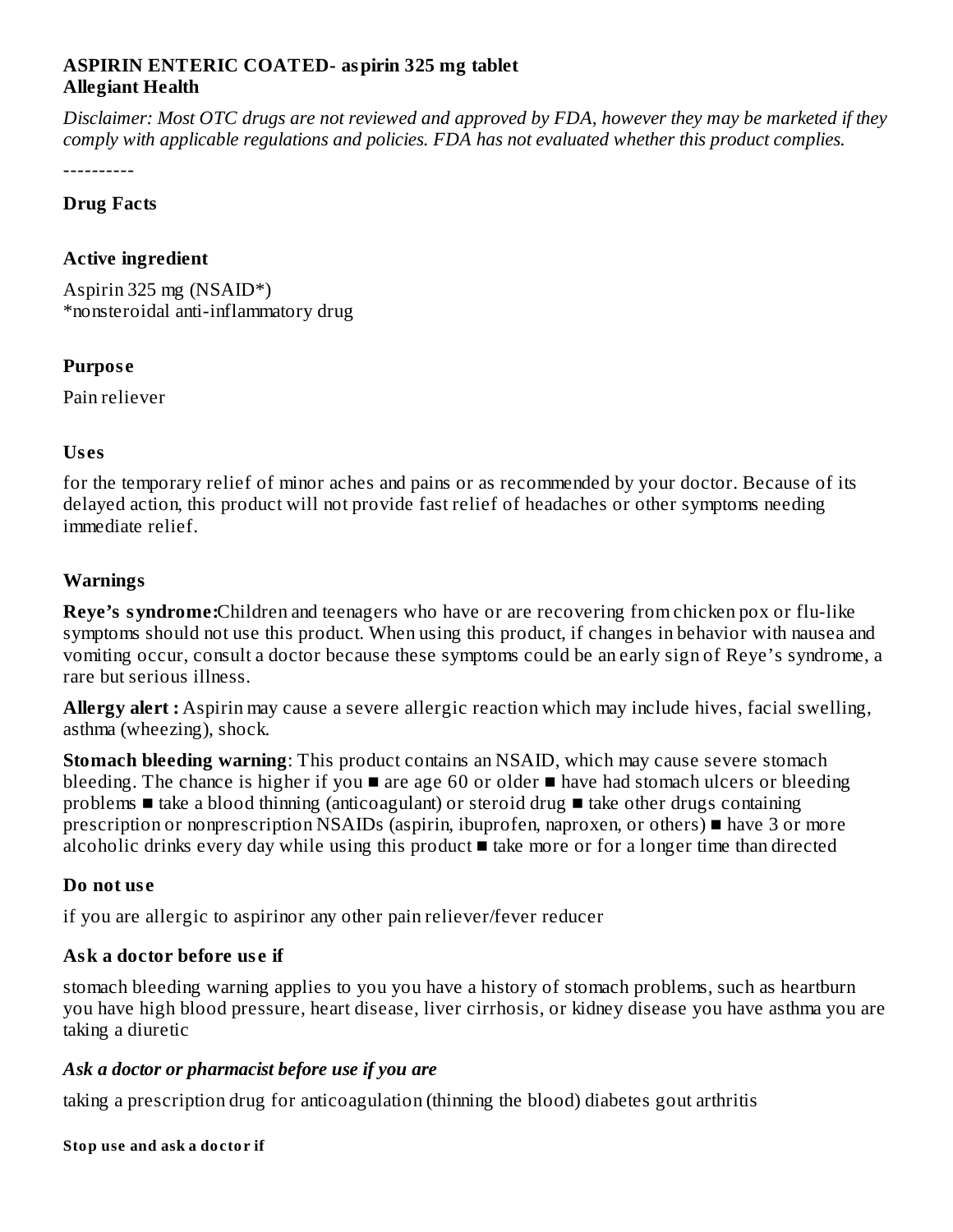an allergic reaction occurs. Seek medical help right away you experience any of the following signs of stomach bleeding: feel faint, vomit blood, have bloody or black stools, have stomach pain that does not get better pain gets worse or lasts more than 10 days redness or swelling is present new symptoms occur ringing in the ears or loss of hearing occurs You may report side effects to 1-888-952-0050

#### **If preg na nt o r brea st-feeding**

ask a health professional before use. It is especially important not to use aspirin during the last 3 months of pregnancy unless specifically directed to do so by a doctor because it may cause problems in the unborn child or complications during delivery.

## **Keep Out of Reach of Children**

In case of accidental overdose, get medical help or contact a PoisonControlCenter right away.

#### **Directions**

- drink a full glass of water with each dose
- **adults and children 12 years and over:** take 1 to 2 tablets every 4 hours not to exceed 12 tablets in 24 hours unless directed by a doctor
- **children under 12 years:** consult a doctor

#### **Inactive Ingredients**

corn starch, croscarmellose sodium, D&C Yellow 10 Aluminum Lake, FD&C Yellow #6 Aluminum Lake, hypromellose, methacrylic acid copolymer, microcrystalline cellulose, mineral oil, polysorbate 80, simethicone, sodium hydroxide, sodium lauryl sulfate, talc, titanium dioxide, triethyl citrate

#### **Package/Label Principal Display Panel**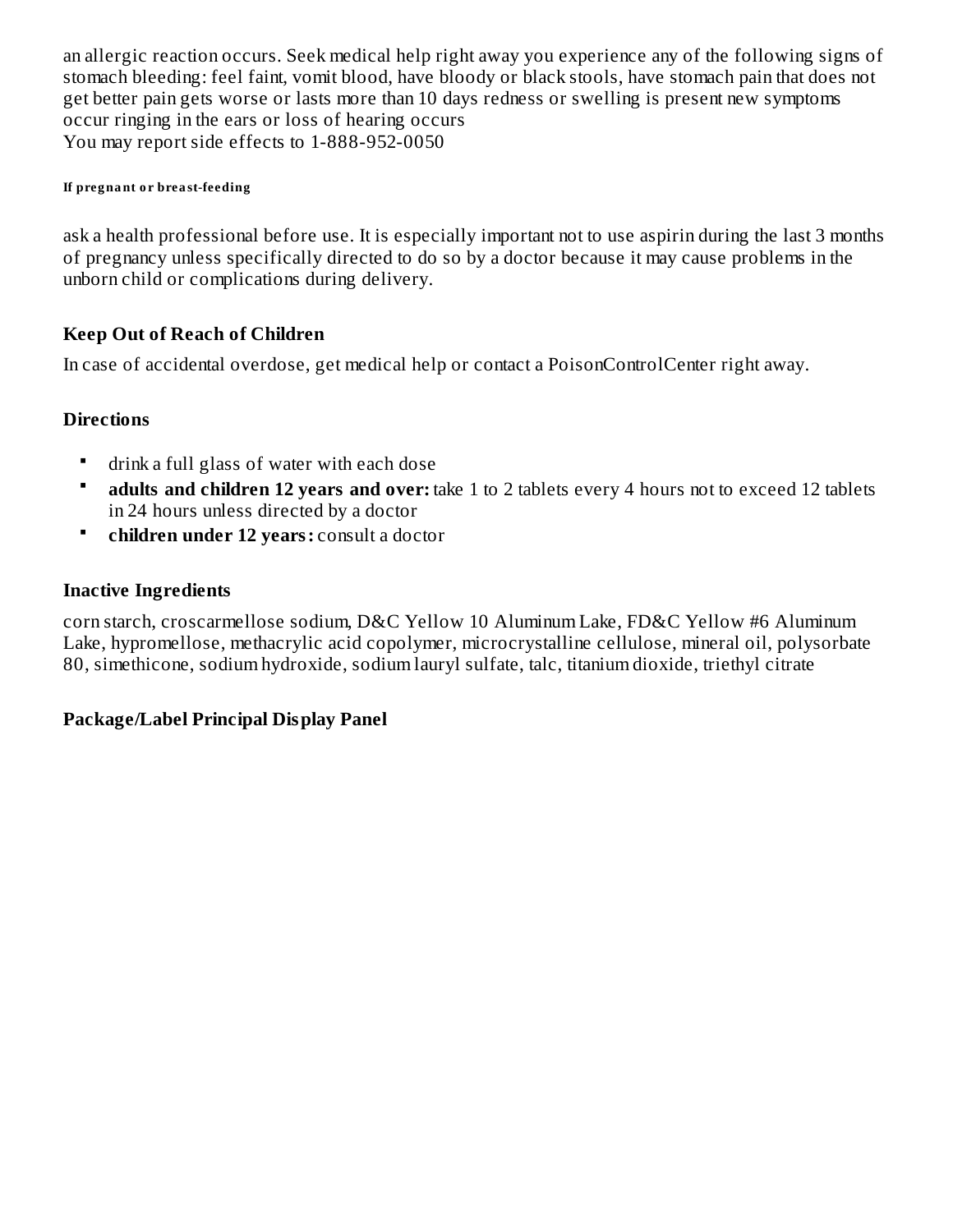

| <b>ASPIRIN ENTERIC COATED</b><br>aspirin 325 mg tablet |                       |                                     |                          |  |          |  |  |  |
|--------------------------------------------------------|-----------------------|-------------------------------------|--------------------------|--|----------|--|--|--|
| <b>Product Information</b>                             |                       |                                     |                          |  |          |  |  |  |
| <b>Product Type</b>                                    | <b>HUMAN OTC DRUG</b> | NDC:69168-331<br>Item Code (Source) |                          |  |          |  |  |  |
| <b>Route of Administration</b>                         | ORAL                  |                                     |                          |  |          |  |  |  |
|                                                        |                       |                                     |                          |  |          |  |  |  |
| <b>Active Ingredient/Active Moiety</b>                 |                       |                                     |                          |  |          |  |  |  |
| <b>Ingredient Name</b>                                 |                       |                                     | <b>Basis of Strength</b> |  | Strength |  |  |  |
| ASPIRIN (UNII: R16CO5Y76E) (ASPIRIN - UNII:R16CO5Y76E) |                       |                                     | <b>ASPIRIN</b>           |  | $325$ mg |  |  |  |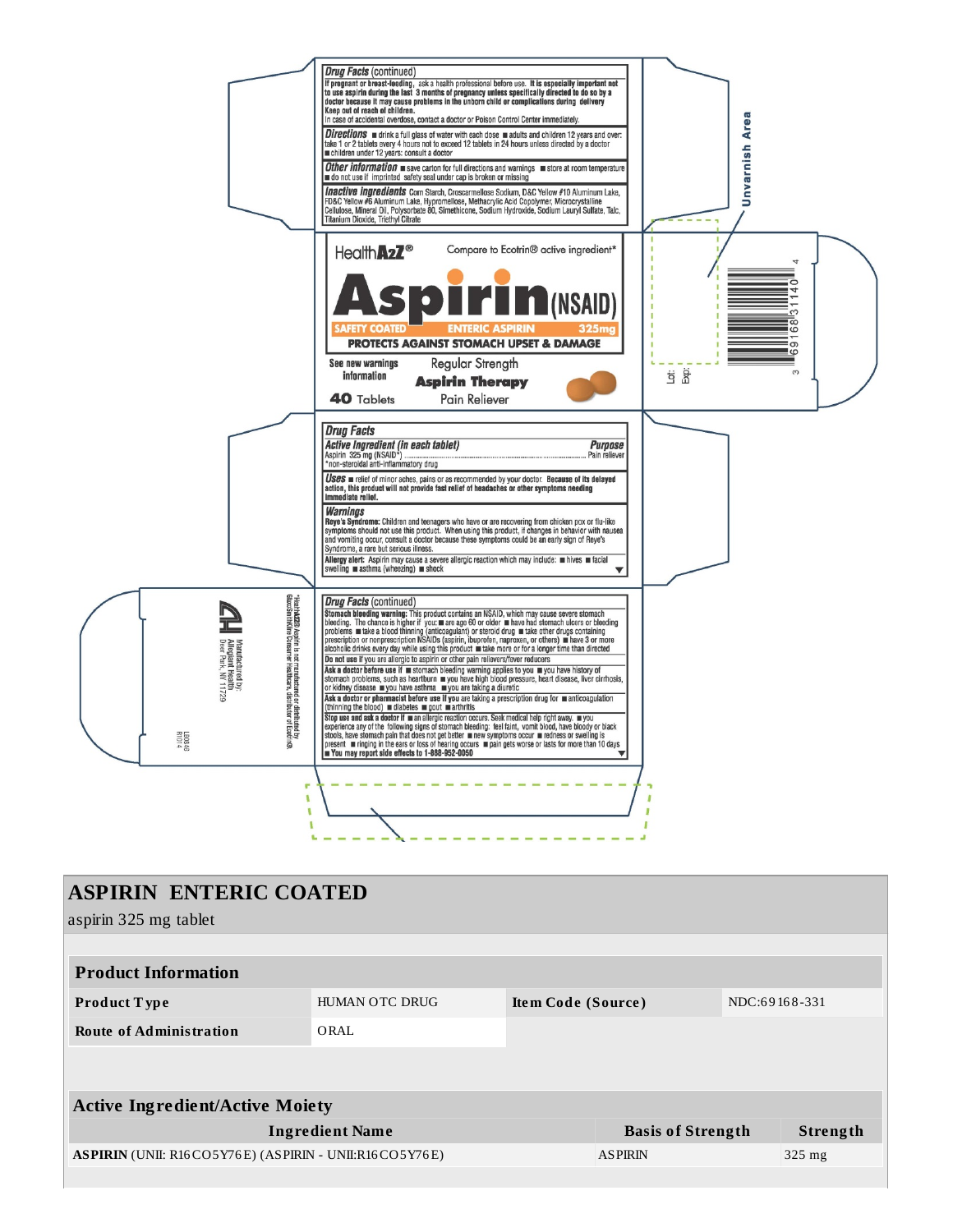| <b>Inactive Ingredients</b><br><b>Ingredient Name</b><br>STARCH, CORN (UNII: O8232NY3SJ)<br>CROSCARMELLOSE SODIUM (UNII: M28OL1HH48)<br>D&C YELLOW NO. 10 (UNII: 35SW5USQ3G)<br>ALUMINUM OXIDE (UNII: LMI2606933) | Strength                  |  |  |  |  |  |  |
|-------------------------------------------------------------------------------------------------------------------------------------------------------------------------------------------------------------------|---------------------------|--|--|--|--|--|--|
|                                                                                                                                                                                                                   |                           |  |  |  |  |  |  |
|                                                                                                                                                                                                                   |                           |  |  |  |  |  |  |
|                                                                                                                                                                                                                   |                           |  |  |  |  |  |  |
|                                                                                                                                                                                                                   |                           |  |  |  |  |  |  |
|                                                                                                                                                                                                                   |                           |  |  |  |  |  |  |
|                                                                                                                                                                                                                   |                           |  |  |  |  |  |  |
| POLYSORBATE 80 (UNII: 6OZP39ZG8H)                                                                                                                                                                                 |                           |  |  |  |  |  |  |
| FD&C YELLOW NO. 6 (UNII: H77VEI93A8)                                                                                                                                                                              |                           |  |  |  |  |  |  |
| <b>DIMETHICO NE</b> (UNII: 92RU3N3Y1O)                                                                                                                                                                            |                           |  |  |  |  |  |  |
| <b>TRIETHYL CITRATE (UNII: 8Z96QXD6UM)</b>                                                                                                                                                                        |                           |  |  |  |  |  |  |
| SO DIUM HYDRO XIDE (UNII: 55X04QC32I)                                                                                                                                                                             |                           |  |  |  |  |  |  |
| SO DIUM LAURYL SULFATE (UNII: 368GB5141J)                                                                                                                                                                         |                           |  |  |  |  |  |  |
| TALC (UNII: 7SEV7J4R1U)                                                                                                                                                                                           |                           |  |  |  |  |  |  |
| TITANIUM DIO XIDE (UNII: 15FIX9V2JP)                                                                                                                                                                              |                           |  |  |  |  |  |  |
| HYPROMELLOSES (UNII: 3NXW29V3WO)                                                                                                                                                                                  |                           |  |  |  |  |  |  |
| CELLULOSE, MICRO CRYSTALLINE (UNII: OP1R32D61U)                                                                                                                                                                   |                           |  |  |  |  |  |  |
| <b>MINERAL OIL (UNII: T5L8T28FGP)</b>                                                                                                                                                                             |                           |  |  |  |  |  |  |
| METHACRYLIC ACID - METHYL METHACRYLATE COPOLYMER (1:1) (UNII: 74G4R6TH13)                                                                                                                                         |                           |  |  |  |  |  |  |
|                                                                                                                                                                                                                   |                           |  |  |  |  |  |  |
| <b>Product Characteristics</b>                                                                                                                                                                                    |                           |  |  |  |  |  |  |
| Color<br>ORANGE<br><b>Score</b><br>no score                                                                                                                                                                       |                           |  |  |  |  |  |  |
| <b>Shape</b><br><b>ROUND</b><br><b>Size</b><br>11mm                                                                                                                                                               |                           |  |  |  |  |  |  |
| Flavor<br><b>Imprint Code</b><br>A                                                                                                                                                                                |                           |  |  |  |  |  |  |
| <b>Contains</b>                                                                                                                                                                                                   |                           |  |  |  |  |  |  |
|                                                                                                                                                                                                                   |                           |  |  |  |  |  |  |
|                                                                                                                                                                                                                   |                           |  |  |  |  |  |  |
| Packaging                                                                                                                                                                                                         |                           |  |  |  |  |  |  |
| <b>Item Code</b><br>$\#$<br><b>Package Description</b><br><b>Marketing Start Date</b>                                                                                                                             | <b>Marketing End Date</b> |  |  |  |  |  |  |
| 1 NDC:69168-331-40 40 in 1 CARTON; Type 0: Not a Combination Product<br>12/18/2014                                                                                                                                |                           |  |  |  |  |  |  |
|                                                                                                                                                                                                                   |                           |  |  |  |  |  |  |
|                                                                                                                                                                                                                   |                           |  |  |  |  |  |  |
|                                                                                                                                                                                                                   |                           |  |  |  |  |  |  |
| <b>Marketing Information</b>                                                                                                                                                                                      |                           |  |  |  |  |  |  |
| <b>Marketing Category</b><br><b>Application Number or Monograph Citation</b><br><b>Marketing End Date</b><br><b>Marketing Start Date</b>                                                                          |                           |  |  |  |  |  |  |
| OTC monograph final<br>part343<br>12/18/2014                                                                                                                                                                      |                           |  |  |  |  |  |  |
|                                                                                                                                                                                                                   |                           |  |  |  |  |  |  |

Labeler - Allegiant Health (079501930)

Registrant - Allegiant Health (079501930)

# Establishment

Ē.

| Name                | <b>Address</b> | <b>ID/FEI</b> | <b>Business Operations</b>                                                                                                                                                                                                                           |  |  |
|---------------------|----------------|---------------|------------------------------------------------------------------------------------------------------------------------------------------------------------------------------------------------------------------------------------------------------|--|--|
| Allegiant<br>Health |                |               | $\begin{array}{ l } \hline 079501930 & LABEL(69168-331) \,, \,\text{PACK}(69168-331) \,, \,\text{RELABEL}(69168-331) \,, \,\text{REPACK}(69168-331) \,, \ \hline \text{MANUFACTURE}(69168-331) & \text{NANUFACTURE}(69168-331) \\\hline \end{array}$ |  |  |